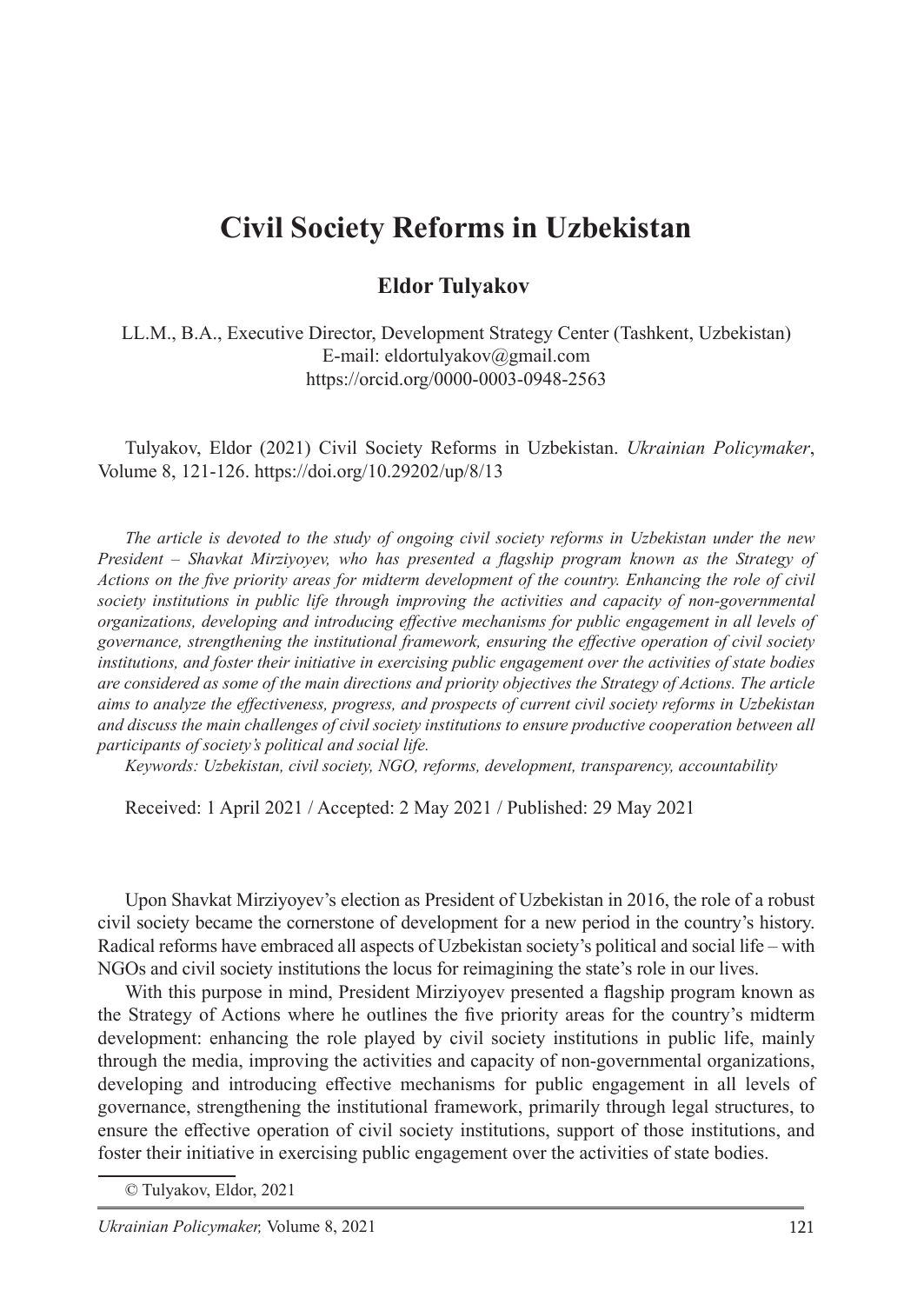Public engagement in the context of the changes underway in Uzbekistan means a constant discourse between state institutions and the people they are obligated to serve. Only then do we make decisions on critical socio-political issues. We provide ample opportunities for the active participation of non-governmental, non-profit organizations in the social protection of the population. Through these means, we will strengthen public health, ameliorate environmental concerns, provide a balanced education for our youth, increase citizens' medical and legal knowledge, among many other reforms. As a result, we have seen a considerable increase in non-governmental, non-profit organizations, and other civil society institutions activities following in the words of the President, *"… it is not the people should serve the state, but the state must serve the people"* (Tulyakov, 2020).

In particular, because we submit draft laws, decrees, resolutions, and other normative legal acts for public discussion and examination before adoption, we often avoid the emergence of problems, whether intentional or not, at an early stage in development. The media and social media often play an essential role in fostering public criticism of government agencies and public officials.

In turn, we created Virtual and People's Receptions of the President of the Republic of Uzbekistan to ensure human rights and interests, establish a dialogue with people, carefully study and resolve problems and people's needs (Norma, 2018). These structures form a mechanism for in-depth analysis of the effectiveness of both state-run and executive management efforts. We can monitor local issues through objective criteria and assess their activities, thus holding responsible state institutions and officials accountable to society. To further strengthen the legislative basis for accommodating grievances, the Law "On Appeals of Individuals and Legal Entities" was adopted in a new iteration of legislative activity (Lex.uz, 2017).

Today, People's receptions in all regions, cities, and districts have switched to an active system of identifying and solving problems through door-to-door visits to families (Lex.uz, 2019). Through this grassroots effort, we ensure transparency of direct dialogue with the population, identifying solutions to issues at the local level while protecting individuals and legal entities' rights, freedoms, and legal interests. People's receptions are empowered to conduct systematic studies of state bodies. Based upon their conclusions, they then introduce submissions to state bodies for consideration. Many of those submissions have proposed disciplinary action against officials who have broken the law, including their dismissal.

In 2020 alone, the President's virtual reception and People's receptions received about 1.2 million applications. As a result, the information and eye-witness testimonies provided by the People's Receptions of the President, 752 senior officials who did not work according to our system's guidelines were brought to justice (Yangi O'zbekiston, 2021). Recently, we observe a trend where all ministries have adopted virtual portals on their websites to receive applications and complaints from citizens. The expansion of this system has meant timely resolution of emerging issues.

Furthermore, responsible officials at all levels, working on the ground in the mahallas, identify gaps in improving the population's living standards, gather the general opinion of their citizens regarding reforms, and organize their efforts on this basis (Gov.uz, 2021). Also, the Government has formed a system for organizing regular community, face-to-face receptions with the Presidential Administration officials, ministries and agencies, Khokims of regions, cities, and districts in the outlying regions. In 2020 alone, there were held more than 19 thousand such field receptions. Measures were taken to solve more than 124 thousand issues from approximately 120 thousand population representatives (Rafiqov, 2021).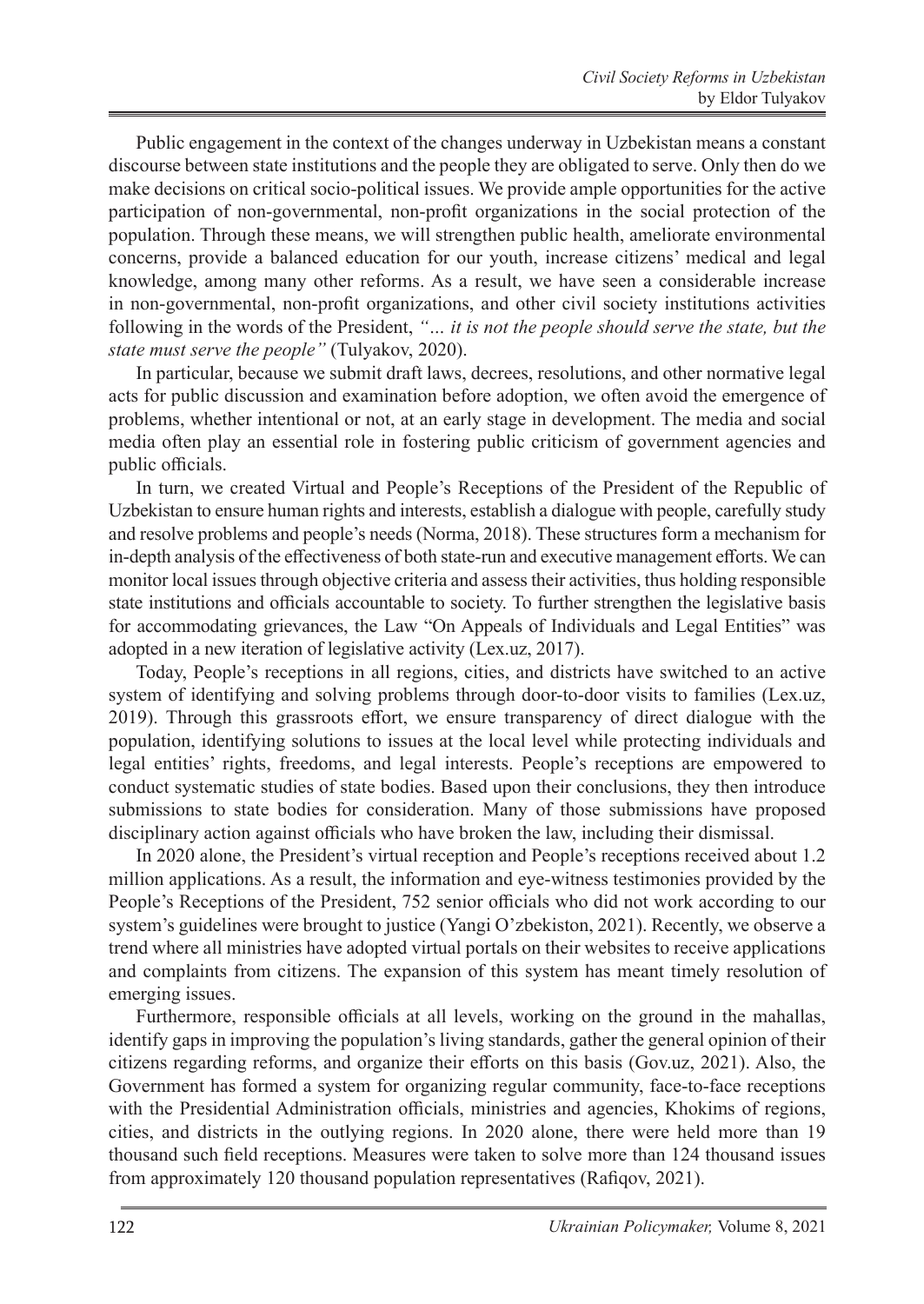When drafting annual state programs within the framework of the tasks defined by the Strategy of Actions, officials closely study and consider topical issues raised by the population. We prioritize longstanding problems, proposals submitted by civil society institutions and non-governmental organizations, and critical analysis brought forth by the media and social media networks. After completing a vetting process, a draft program is presented for public discussion. It is adopted and sent for implementation only after considering the opinions, proposals, and recommendations of ordinary people, experts, and representatives of international organizations (Development Strategy Center, 2020).

In the renewed Uzbekistan, every individual holds the constitutional right to freedom of thought, speech, and belief. Their right to search, receive and disseminate information through their interests is held inviolate, an achievement rightfully acknowledged by the international community (Asrorov, 2020). In particular, under the President's insistence, state bodies opened their "closed doors" and ensured transparency in their activities. The President regularly follows social networks, national and foreign media, and other sources about the societal problems that concern the public. In due course, he sometimes reprimands responsible leaders who are indifferent to resolving these issues. He sometimes applies disciplinary sanctions, even releases them from office, and calls on civil society institutions to be uncompromising in these processes (Review.uz, 2020).

Under the initiative of Shavkat Mirziyoyev, public officials introduced effective mechanisms of this institution into the law "On public control" adopted in 2018 (Lex.uz, 2018). This law regulates Government and Governmental organizations' relations with citizens, citizens' selfgovernment bodies, non-governmental, non-profit organizations, and the media in organizing and furthering the public discourse over the implementation of legislative acts. Also, by the Decree of the President, Public Councils were created as branches of state bodies. These councils are called upon to exercise a mechanism of accountability over a state body and its officials on implementing adopted regulations, programs, agreements, contracts, projects, and programs implemented within the social partnership framework. Besides, these councils take an active part in systematic monitoring and comprehensive analysis of public opinion on the activities of a state body on the most critical issues affecting the rights, freedoms, and legitimate interests of citizens, the development and implementation of state programs, and other programs in the field of combating corruption. Thus, accountability to the public is essential for building a stable and free civil society in the new Uzbekistan. Accordingly, organizing fruitful cooperation between state and public organizations and ensuring the effectiveness of reforms is the core of the updated policy.

One must openly admit that although there are about 9,200 non-governmental, non-profit organizations in Uzbekistan (Ministry of Justice, 2021), many of them have not found their place and role in the public life of Uzbekistan and have shown negligible results from their activities. Meanwhile, citizen participation, citizens' self-governing bodies, non-governmental, non-profit organizations, and the media engaged in the current reforms lagged woefully behind international standards. In particular, most civil society institutions, having legal powers to hold public hearings, to discuss issues related to state bodies and their officials, issues of great social significance, did not pay due attention to this responsibility.

Under the President's initiative, facilities to house NGOs are being installed in all regions of the country, which, one by one, are transferred to the disposal of independent institutions of civil society. Also, they are provided with training on legal issues pertaining to their field to participate and receive national and international grant competitions. Practical assistance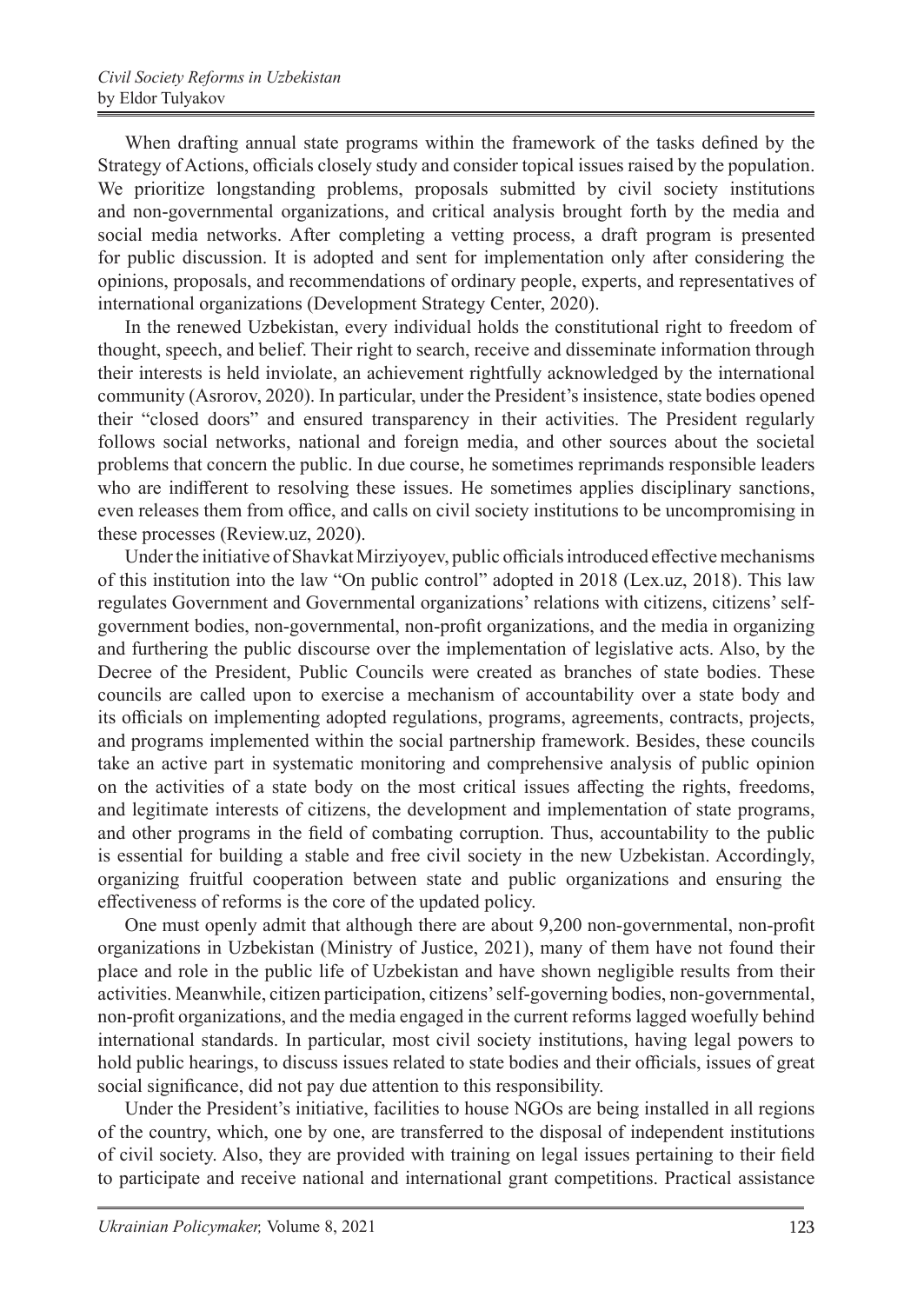is provided in establishing close cooperation with international organizations. In short, to establish social justice, NGOs are actively supported, which serve to further equality, mutual responsibility, and accountability in the individual, society, and the state (Sattarova, 2021).

Nevertheless, due to concrete support by the Government, activities among institutions engaged in the civil sphere have increased. In particular, one should note that last year, in the context of a pandemic, under the initiative of NGOs, NGOs carried out a tremendous amount of work in the fight against coronavirus. Charity events and all efforts to protect the health of citizens were highly effective (Republican Charitable Foundation "Mahalla", 2021).

The adoption of the Resolution "On additional measures on the state support of the nongovernmental, non-profit organizations, protection of their freedom of activity, the rights and legitimate interests" and the Decree "On the approval of the Concept for developing civil society in 2021-2025" by President Shavkat Mirziyoyev, aimed at strengthening the development of civil society represents another step towards the development of civil society in Uzbekistan (Uza.uz, 2021). These two legal documents aim to ensure transparency among NGOs so that stakeholders can be aware of their activities. Ensuring civil society institutions' transparency has been noted as one of the main directions of the "Concept for developing civil society in 2021–2025." This decree goes a long way in adding teeth to these efforts in the form of a legal document.

According to the Decree, beginning April 1, 2021, an Index measuring the transparency of non-governmental and non-profit organizations will be introduced. At the end of each year, there will be formulated their rating based on a matrix of non-governmental, nonprofit organizations' activities. Factors contributing to this matrix will be the degree of social partnership, the effectiveness of allocated subsidies, grants, social orders, and other vital indicators.

Also, from now on, information on the activities of non-governmental, non-profit organizations will be posted on their official website (Portal), or on other open-source information portals. Based on the data and assessments made by the public, there will be formulated the index of NGO openness at the end of each year. Simultaneously, the primary indicators are summarized in real-time and will be available for general review. In deciding the Openness Index's final result, broad participation of governmental and non-governmental organizations, particularly the public, is ensured. Based on the results of the Openness Index, lists (ratings) will be formed for "the top 20 most transparent non-governmental, non-profit organizations" and "the top 20 most active non-governmental, non-profit organizations". The aim is for the proposed rating system to popularize and further the acceptance by the mainstream society of the positive work conducted by non-governmental and non-profit organizations – thus making them a role model for others. Recommendations (vouchers, certificates) for receiving state grants and social orders within the social partnership framework will be issued. According to newly established procedures, the state will take proper measures to strengthen the material and technical infrastructure (office equipment, computers, other technical means, provision of buildings, etc.) for these nascent organizations. Moreover, through these new measures, we foresee further developing cooperation with government agencies and international organizations.

In conclusion, one should take special note that the President is deeply aware of how important and necessary the third sector's role is on the path of Uzbekistan's progressive development. In this regard, the President of Uzbekistan Shavkat Mirziyoyev promotes ideas and initiatives that promise to establish a systemic and effective dialogue between citizens and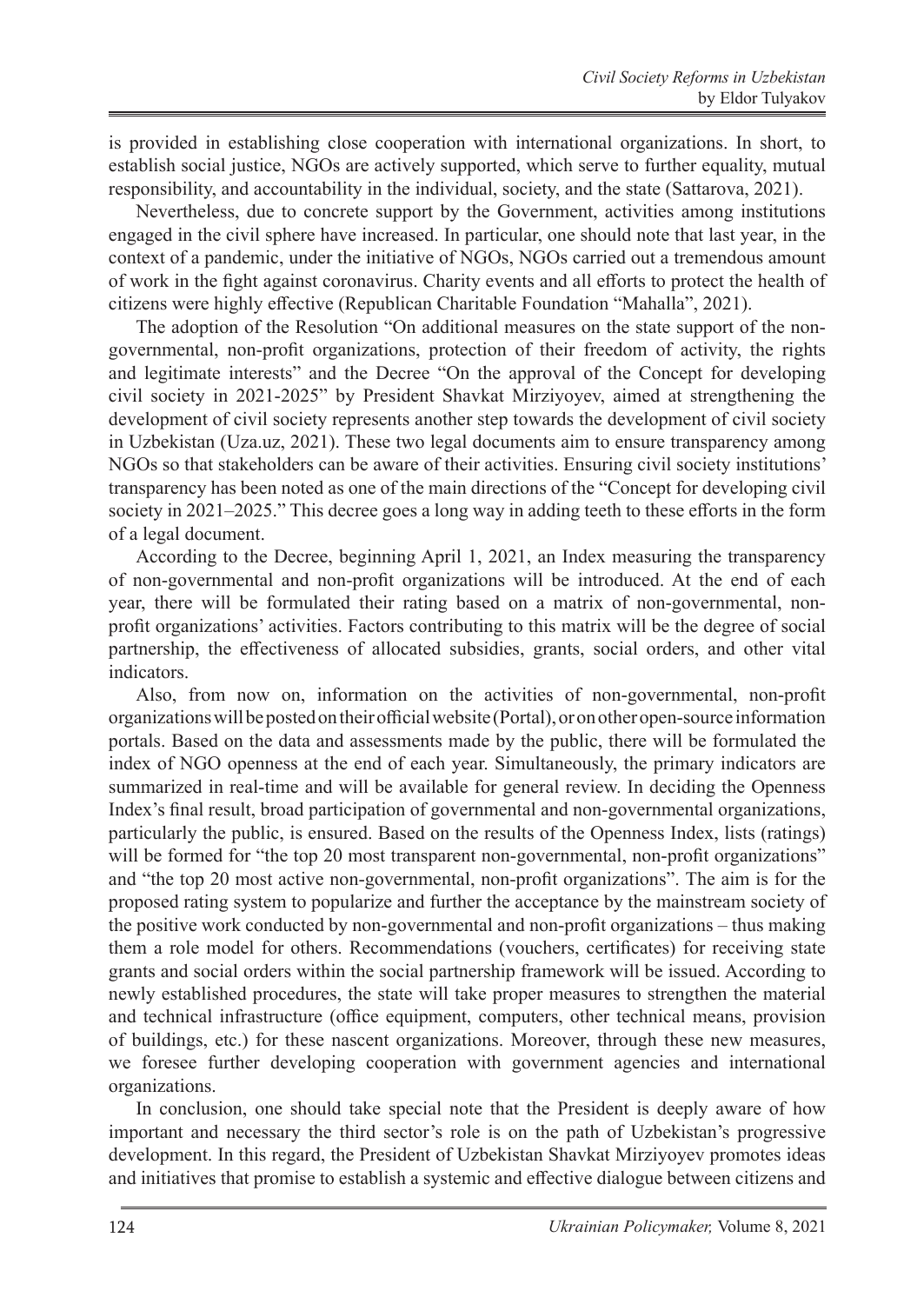civil society institutions under international standards. He seeks a multi-vector approach that combines all levels of society's efforts to develop a State that ensures the adherence to our values as a country and a practical approach to the betterment of the lives of its citizens.

## & **References**

- Asrorov, U. (2020) *Freedom of speech goes hand in hand with issues of sustainable development*. Available online: https://yuz.uz/news/soz-erkinligi-barqaror-taraqqiyotmasalalariga-hamnafas
- Development Strategy Center (2020) *New Uzbekistan: from a strong state to a strong civil society.* Available online: https://strategy.uz/index.php?news=1019&lang=uz2
- Gov.uz (2021) *Websites of government bodies.* Governmental portal of the Republic of Uzbekistan. Available online: https://gov.uz/uz/pages/government\_sites
- Lex.uz (2017) *Law of the Republic of Uzbekistan "On changes and amendments to the Law of the Republic of Uzbekistan "On appeals of individuals and legal entities". Adopted by the Legislative Chamber on August 15, 2017. Approved by the Senate on August 24, 2017.* Available online: https://lex.uz/docs/3336171
- Lex.uz. (2018) *Law of the Republic of Uzbekistan "On public control". Adopted by the Legislative Chamber on 15 November 2017. Approved by the Senate on March 29, 2018.* Available online: https://lex.uz/docs/3679092
- Lex.uz (2019) *Decree of the President of the Republic of Uzbekistan "On the measures for further improvement of the system of working with population problems". 17.01.2019. No UP-5633.* Available online: https://lex.uz/docs/4166965
- Ministry of Justice (2021) *Portal of non-governmental non-profit organizations of the Ministry of Justice of the Republic of Uzbekistan.* Available online: http://e-ngo.uz/
- Norma (2018) *New version of President's virtual reception launched.* Available online: https://www.norma.uz/uz/bizning\_sharhlar/prezident\_virtual\_qabulhonasining\_yangi talqini\_ishga\_tushirildi
- Rafiqov, Sh. (2021) Applications and suggestions received by the People's Receptions serve as the basis for large projects and programmes*. Yangi O'zbekiston*. Available online: http://online.anyflip.com/brpug/atkd/mobile/index.html
- Republican Charitable Foundation "Mahalla" (2021) *During the pandemic charity fund "Kindness and Support" distribute 105 billion sums of cash for families in need.*  Available online: https://obfm.uz/uz/news/2020/09/22/pandemiya-davrida-saxovat-vakomak-jamgarmasi-ehtiyojmand-oilalarga-qariyb-105-milliard-som-naqd-pul-tarqatdi
- Review.uz (2020) *Our people need gas, and most of them are paying for it honestly and on time – Shavkat Mirziyoyev.* Available online: https://review.uz/oz/post/xalqimizgagaz-kerak-ularning-kopchiligi-buning-uchun-tolovlarni-oz-vaqtida-halol-qilib-tolabkelmoqda-shavkat-mirziyoyev
- Sattarova, G. (2021) *On the support of NGOs within the State programme*. Available online: https://uza.uz/uz/posts/davlat-dasturida-nntlarni-qollab-quvvatlash-xususida\_240877
- Tulyakov, E. (2020*). Reforms in the public administration system are a bold step towards the third renaissance*. Available online: https://strategy.uz/index.php?news=1070
- Uza.uz (2021a) *On additional measures on the state support of the non-governmental nonprofit organizations, protection of their freedom of activity, the rights and legitimate interests. Resolution of the President of the Republic of Uzbekistan.* Available online: